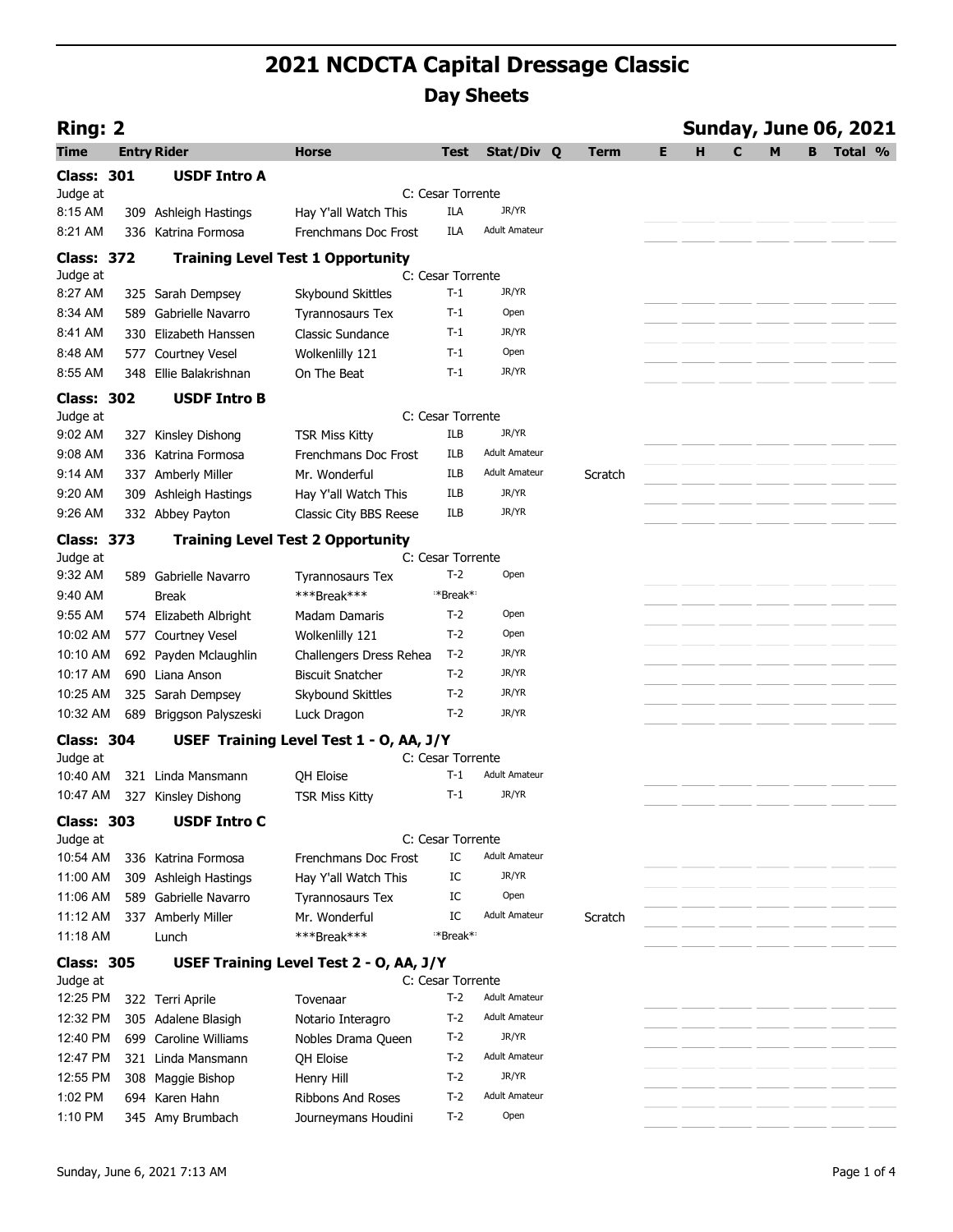|                               |                                            | <b>2021 NCDCTA Capital Dressage Classic</b>           |                              |                                         |             |                                                                            |  |
|-------------------------------|--------------------------------------------|-------------------------------------------------------|------------------------------|-----------------------------------------|-------------|----------------------------------------------------------------------------|--|
|                               |                                            |                                                       |                              | <b>Day Sheets</b>                       |             |                                                                            |  |
| <b>Ring: 2</b>                |                                            |                                                       |                              | Stat/Div Q                              | E.          | <b>Sunday, June 06, 2021</b><br><b>B</b> Total %<br>н<br>$\mathbf{C}$<br>M |  |
| Time<br><b>Class: 310</b>     | <b>Entry Rider</b>                         | <b>Horse</b><br>USEF Second Level Test 1 - O, AA, J/Y | Test                         |                                         | <b>Term</b> |                                                                            |  |
| Judge at                      |                                            |                                                       | C: Cesar Torrente            |                                         |             |                                                                            |  |
| 1:18 PM                       | 329 Savannah Sheldon                       | Hillie                                                | $2 - 1$                      | <b>Adult Amateur</b>                    |             |                                                                            |  |
| 1:33 PM                       | 334 Rebecca Bungert                        | Florence                                              | $2 - 1$                      | <b>Adult Amateur</b>                    |             |                                                                            |  |
| 1:40 PM                       | 533 Connie Crossley                        | Urban Legend                                          | $2 - 1$                      | <b>Adult Amateur</b>                    |             |                                                                            |  |
| 1:48 PM                       | 580 Winston Dwyer                          | <b>Magicaul Powers</b>                                | 2-1                          | <b>Adult Amateur</b>                    |             |                                                                            |  |
| <b>Class: 307</b>             |                                            | USEF First Level Test 1 - O, AA, J/Y                  |                              |                                         |             |                                                                            |  |
| Judge at                      |                                            |                                                       | C: Cesar Torrente<br>$1 - 1$ | Open                                    |             |                                                                            |  |
| 1:56 PM<br>2:03 PM            | 324 Emily Lasher<br>313 Colleen Cercone    | Lavani<br>Flicka                                      | $1 - 1$                      | <b>Adult Amateur</b>                    |             |                                                                            |  |
| 2:10 PM                       | 329 Savannah Sheldon                       | Hillie                                                | $1 - 1$                      | <b>Adult Amateur</b>                    |             |                                                                            |  |
| <b>Class: 308</b>             |                                            | USEF First Level Test 2 - O, AA, J/Y                  |                              |                                         |             |                                                                            |  |
| Judge at                      |                                            |                                                       | C: Cesar Torrente            |                                         |             |                                                                            |  |
| 2:17 PM                       | 584 Susan Hopkins                          | Rockelle                                              | $1 - 2$                      | Open                                    |             |                                                                            |  |
| 2:24 PM                       | 340 Launi Masterson                        | Henry Knox                                            | $1 - 2$                      | <b>Adult Amateur</b>                    |             |                                                                            |  |
| 2:32 PM                       | 345 Amy Brumbach                           | Journeymans Houdini                                   | $1 - 2$                      | Open                                    |             |                                                                            |  |
| 2:40 PM                       | <b>Break</b>                               | ***Break***                                           | *Break*                      |                                         |             |                                                                            |  |
| 2:55 PM                       | 582 Mallory James                          | Waldemar                                              | $1 - 2$                      | JR/YR<br><b>Adult Amateur</b>           |             |                                                                            |  |
| 3:02 PM<br>3:10 PM            | 314 Anna Spinnenweber<br>304 Amy Nicholson | Texas Kahlua                                          | $1 - 2$<br>$1 - 2$           | <b>Adult Amateur</b>                    |             |                                                                            |  |
|                               |                                            | Sirah                                                 |                              |                                         |             |                                                                            |  |
| <b>Class: 344</b>             |                                            | <b>Four/Five Year Old Stallions/Geldings</b>          |                              |                                         |             |                                                                            |  |
| Judge at<br>3:18 PM           | 307 Jennifer A Fair                        | Mambo No. 5                                           | C: Cesar Torrente<br>MAT     | Open                                    |             |                                                                            |  |
|                               |                                            |                                                       |                              |                                         |             |                                                                            |  |
| <b>Class: 328</b><br>Judge at | <b>Dressage Seat Equitation</b>            |                                                       | C: Cesar Torrente            |                                         |             |                                                                            |  |
| 3:24 PM                       | 327 Kinsley Dishong                        | <b>TSR Miss Kitty</b>                                 | <b>DSE</b>                   | JR/YR                                   |             |                                                                            |  |
| 3:24 PM                       | 596 Lunalee Barboza                        | Donatus 107                                           | <b>DSE</b>                   | JR/YR                                   |             |                                                                            |  |
| 3:24 PM                       | 688 Aidan Thurling                         | Watermann                                             | <b>DSE</b>                   | <b>Adult Amateur</b>                    |             |                                                                            |  |
| <b>Class: 327</b>             | USEF TOC* - O, AA, J/Y                     |                                                       |                              |                                         |             |                                                                            |  |
| Judge at                      |                                            |                                                       | C: Cesar Torrente            |                                         |             |                                                                            |  |
| 3:40 PM                       | 696 Emeraude Dandurand                     | Halcyonia Cherry                                      | $T-3$                        | Open<br>Q                               |             |                                                                            |  |
| 3:47 PM                       | 303 Amanda Martyn                          | Dem Luna                                              | $3 - 3$                      | Open<br>Q                               |             |                                                                            |  |
| 3:55 PM                       | 319 Ali Perkins                            | Viva Las Vegas                                        | $1 - 3$                      | Open                                    |             |                                                                            |  |
| 4:03 PM                       | 342 Letitia Mastrianni                     | Devareaux                                             | $2 - 3$                      | Open                                    |             |                                                                            |  |
| 4:11 PM<br>4:19 PM            | 339 Alexis Trendowski                      | Jackie O                                              | 2-3                          | Adult Amateur Q<br><b>Adult Amateur</b> |             |                                                                            |  |
|                               | 302 Janice Laube                           | Scafellpikes Jive Talkin                              | $T-3$                        |                                         |             |                                                                            |  |
|                               |                                            |                                                       |                              |                                         |             |                                                                            |  |
|                               |                                            |                                                       |                              |                                         |             |                                                                            |  |
|                               |                                            |                                                       |                              |                                         |             |                                                                            |  |
|                               |                                            |                                                       |                              |                                         |             |                                                                            |  |
|                               |                                            |                                                       |                              |                                         |             |                                                                            |  |
|                               |                                            |                                                       |                              |                                         |             |                                                                            |  |
|                               |                                            |                                                       |                              |                                         |             |                                                                            |  |
|                               |                                            |                                                       |                              |                                         |             |                                                                            |  |
|                               |                                            |                                                       |                              |                                         |             |                                                                            |  |
|                               |                                            |                                                       |                              |                                         |             |                                                                            |  |
|                               |                                            |                                                       |                              |                                         |             |                                                                            |  |
|                               |                                            |                                                       |                              |                                         |             |                                                                            |  |
|                               | Sunday, June 6, 2021 7:13 AM               |                                                       |                              |                                         |             | Page 2 of 4                                                                |  |
|                               |                                            |                                                       |                              |                                         |             |                                                                            |  |
|                               |                                            |                                                       |                              |                                         |             |                                                                            |  |
|                               |                                            |                                                       |                              |                                         |             |                                                                            |  |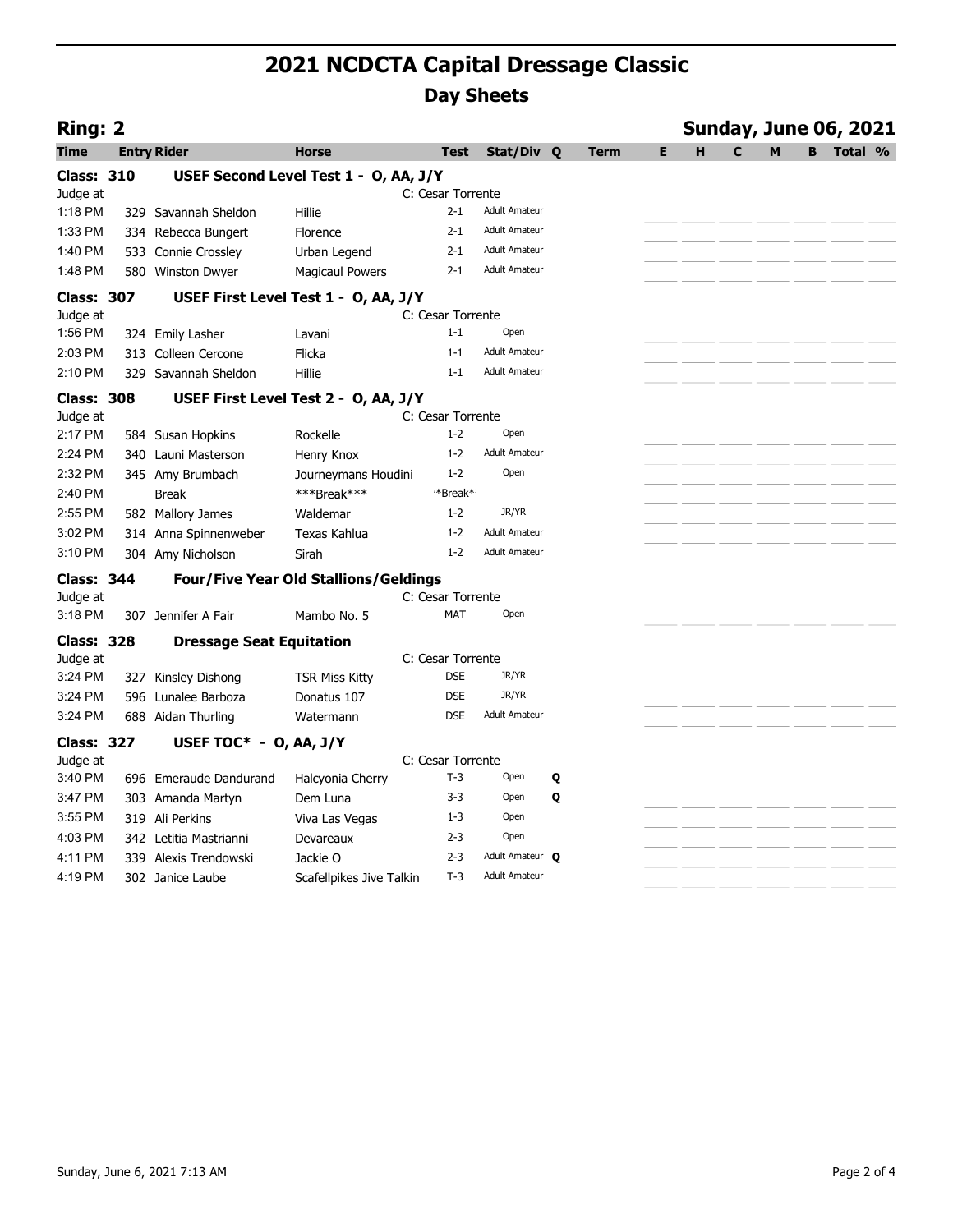| <b>Ring: Indoor</b><br><b>Entry Rider</b><br>Judge at E: Cesar Torrente<br>586 Eliza Kirkpatrick<br>307 Jennifer A Fair<br>346 Danielle Farr-Veasy<br>591 Christian Garweg<br>343 Ashley Stevens<br>320 Mary Ann Laferriere<br>697 Andrea Kostura<br>303 Amanda Martyn<br>583 Molly Ryan<br>USEF Fourth Level Test 2 - O, AA, J/Y<br>581 Lynn Thompson | <b>Horse</b><br>FEI Junior Individual Test (NAYC/USEF Qualify)<br>Wiriana<br>USEF 4 YR Old Test (Markel/USEF Qualify)<br>Mambo No. 5<br>Presley VZ<br>USEF Third Level Test 3* - O, AA, J/Y<br>Don Noblesse<br>Electra<br>Hucks Wild Annie<br>Zodiaco Dos Pinhais<br>Dem Luna<br>USEF Fourth Level Test 3* - O, AA, J/Y<br>Orans Gold Fortune | <b>Test</b><br>C: Debby Savage<br>JrI<br>C: Torrente, Savage<br>USEF4<br>USEF4<br>C: Debby Savage<br>3-3<br>$3 - 3$<br>3-3<br>3-3<br>3-3<br>C: Debby Savage | <b>Day Sheets</b><br>Stat/Div Q<br>JR/YR<br>Open<br>Open<br>Open<br>Q<br>Open<br>Q<br><b>Adult Amateur</b><br>Adult Amateur Q | Term<br>HC<br>Scratch                                                                                                       |  | <b>Sunday, June 06, 2021</b><br><b>B</b> Total % |             |
|--------------------------------------------------------------------------------------------------------------------------------------------------------------------------------------------------------------------------------------------------------------------------------------------------------------------------------------------------------|-----------------------------------------------------------------------------------------------------------------------------------------------------------------------------------------------------------------------------------------------------------------------------------------------------------------------------------------------|-------------------------------------------------------------------------------------------------------------------------------------------------------------|-------------------------------------------------------------------------------------------------------------------------------|-----------------------------------------------------------------------------------------------------------------------------|--|--------------------------------------------------|-------------|
|                                                                                                                                                                                                                                                                                                                                                        |                                                                                                                                                                                                                                                                                                                                               |                                                                                                                                                             |                                                                                                                               |                                                                                                                             |  |                                                  |             |
|                                                                                                                                                                                                                                                                                                                                                        |                                                                                                                                                                                                                                                                                                                                               |                                                                                                                                                             |                                                                                                                               |                                                                                                                             |  |                                                  |             |
|                                                                                                                                                                                                                                                                                                                                                        |                                                                                                                                                                                                                                                                                                                                               |                                                                                                                                                             |                                                                                                                               |                                                                                                                             |  |                                                  |             |
|                                                                                                                                                                                                                                                                                                                                                        |                                                                                                                                                                                                                                                                                                                                               |                                                                                                                                                             |                                                                                                                               |                                                                                                                             |  |                                                  |             |
|                                                                                                                                                                                                                                                                                                                                                        |                                                                                                                                                                                                                                                                                                                                               |                                                                                                                                                             |                                                                                                                               |                                                                                                                             |  |                                                  |             |
|                                                                                                                                                                                                                                                                                                                                                        |                                                                                                                                                                                                                                                                                                                                               |                                                                                                                                                             |                                                                                                                               |                                                                                                                             |  |                                                  |             |
|                                                                                                                                                                                                                                                                                                                                                        |                                                                                                                                                                                                                                                                                                                                               |                                                                                                                                                             |                                                                                                                               |                                                                                                                             |  |                                                  |             |
|                                                                                                                                                                                                                                                                                                                                                        |                                                                                                                                                                                                                                                                                                                                               |                                                                                                                                                             |                                                                                                                               |                                                                                                                             |  |                                                  |             |
|                                                                                                                                                                                                                                                                                                                                                        |                                                                                                                                                                                                                                                                                                                                               |                                                                                                                                                             |                                                                                                                               |                                                                                                                             |  |                                                  |             |
|                                                                                                                                                                                                                                                                                                                                                        |                                                                                                                                                                                                                                                                                                                                               |                                                                                                                                                             |                                                                                                                               |                                                                                                                             |  |                                                  |             |
|                                                                                                                                                                                                                                                                                                                                                        |                                                                                                                                                                                                                                                                                                                                               |                                                                                                                                                             |                                                                                                                               |                                                                                                                             |  |                                                  |             |
|                                                                                                                                                                                                                                                                                                                                                        |                                                                                                                                                                                                                                                                                                                                               |                                                                                                                                                             |                                                                                                                               |                                                                                                                             |  |                                                  |             |
|                                                                                                                                                                                                                                                                                                                                                        |                                                                                                                                                                                                                                                                                                                                               |                                                                                                                                                             | Open<br>Q                                                                                                                     |                                                                                                                             |  |                                                  |             |
|                                                                                                                                                                                                                                                                                                                                                        |                                                                                                                                                                                                                                                                                                                                               |                                                                                                                                                             |                                                                                                                               |                                                                                                                             |  |                                                  |             |
|                                                                                                                                                                                                                                                                                                                                                        |                                                                                                                                                                                                                                                                                                                                               |                                                                                                                                                             |                                                                                                                               |                                                                                                                             |  |                                                  |             |
|                                                                                                                                                                                                                                                                                                                                                        |                                                                                                                                                                                                                                                                                                                                               |                                                                                                                                                             | 4-3 Adult Amateur Q                                                                                                           |                                                                                                                             |  |                                                  |             |
|                                                                                                                                                                                                                                                                                                                                                        |                                                                                                                                                                                                                                                                                                                                               |                                                                                                                                                             |                                                                                                                               |                                                                                                                             |  |                                                  |             |
|                                                                                                                                                                                                                                                                                                                                                        | Desert Queen                                                                                                                                                                                                                                                                                                                                  | C: Debby Savage<br>$4 - 2$                                                                                                                                  | Open                                                                                                                          |                                                                                                                             |  |                                                  |             |
|                                                                                                                                                                                                                                                                                                                                                        | USEF Fourth Level Test 1 - O, AA, J/Y                                                                                                                                                                                                                                                                                                         |                                                                                                                                                             |                                                                                                                               |                                                                                                                             |  |                                                  |             |
|                                                                                                                                                                                                                                                                                                                                                        |                                                                                                                                                                                                                                                                                                                                               | C: Debby Savage                                                                                                                                             |                                                                                                                               |                                                                                                                             |  |                                                  |             |
| 331 Allison Hackett-Dorn                                                                                                                                                                                                                                                                                                                               | Pfzar HP                                                                                                                                                                                                                                                                                                                                      | $4 - 1$                                                                                                                                                     | <b>Adult Amateur</b>                                                                                                          |                                                                                                                             |  |                                                  |             |
| 700 Katie Miller                                                                                                                                                                                                                                                                                                                                       | Wildwynn Wesley                                                                                                                                                                                                                                                                                                                               | 4-1<br>$4 - 1$                                                                                                                                              | <b>Adult Amateur</b><br>JR/YR                                                                                                 |                                                                                                                             |  |                                                  |             |
| 333 Iselle Longman<br><b>Break</b>                                                                                                                                                                                                                                                                                                                     | Dinner For Two<br>***Break***                                                                                                                                                                                                                                                                                                                 | *Break*                                                                                                                                                     |                                                                                                                               |                                                                                                                             |  |                                                  |             |
| 326 Emily Daniels                                                                                                                                                                                                                                                                                                                                      | Fernhill Whatever                                                                                                                                                                                                                                                                                                                             | $4 - 1$                                                                                                                                                     | <b>Adult Amateur</b>                                                                                                          |                                                                                                                             |  |                                                  |             |
| 10:03 AM 697 Andrea Kostura                                                                                                                                                                                                                                                                                                                            | Zodiaco Dos Pinhais                                                                                                                                                                                                                                                                                                                           | 4-1                                                                                                                                                         | <b>Adult Amateur</b>                                                                                                          |                                                                                                                             |  |                                                  |             |
|                                                                                                                                                                                                                                                                                                                                                        | FEI Intermediare I* - O, AA, J/Y                                                                                                                                                                                                                                                                                                              |                                                                                                                                                             |                                                                                                                               |                                                                                                                             |  |                                                  |             |
|                                                                                                                                                                                                                                                                                                                                                        |                                                                                                                                                                                                                                                                                                                                               | C: Debby Savage                                                                                                                                             |                                                                                                                               |                                                                                                                             |  |                                                  |             |
| 10:11 AM 587 Katherine Abrams                                                                                                                                                                                                                                                                                                                          | Reina                                                                                                                                                                                                                                                                                                                                         | $_{\rm I1}$                                                                                                                                                 | Open<br>Q                                                                                                                     |                                                                                                                             |  |                                                  |             |
|                                                                                                                                                                                                                                                                                                                                                        |                                                                                                                                                                                                                                                                                                                                               |                                                                                                                                                             |                                                                                                                               |                                                                                                                             |  |                                                  |             |
| 593 Christian Garweg                                                                                                                                                                                                                                                                                                                                   | Excalibur RS                                                                                                                                                                                                                                                                                                                                  | PSG                                                                                                                                                         | Open                                                                                                                          |                                                                                                                             |  |                                                  |             |
| 693 Margaret Little                                                                                                                                                                                                                                                                                                                                    | Roxann                                                                                                                                                                                                                                                                                                                                        | PSG                                                                                                                                                         | <b>Adult Amateur</b>                                                                                                          |                                                                                                                             |  |                                                  |             |
| 10:29 AM 590 Christian Garweg                                                                                                                                                                                                                                                                                                                          | <b>Braveheart</b>                                                                                                                                                                                                                                                                                                                             | PSG                                                                                                                                                         | Open                                                                                                                          |                                                                                                                             |  |                                                  |             |
| 10:38 AM 335 Lisa Neal                                                                                                                                                                                                                                                                                                                                 | Talisman                                                                                                                                                                                                                                                                                                                                      | PSG                                                                                                                                                         | <b>Adult Amateur</b>                                                                                                          |                                                                                                                             |  |                                                  |             |
|                                                                                                                                                                                                                                                                                                                                                        |                                                                                                                                                                                                                                                                                                                                               |                                                                                                                                                             | <b>Adult Amateur</b>                                                                                                          |                                                                                                                             |  |                                                  |             |
|                                                                                                                                                                                                                                                                                                                                                        |                                                                                                                                                                                                                                                                                                                                               |                                                                                                                                                             |                                                                                                                               |                                                                                                                             |  |                                                  |             |
|                                                                                                                                                                                                                                                                                                                                                        |                                                                                                                                                                                                                                                                                                                                               |                                                                                                                                                             |                                                                                                                               |                                                                                                                             |  |                                                  |             |
| 11:05 AM 319 Ali Perkins                                                                                                                                                                                                                                                                                                                               | Viva Las Vegas                                                                                                                                                                                                                                                                                                                                | FS1                                                                                                                                                         | Open                                                                                                                          |                                                                                                                             |  |                                                  |             |
| 11:14 AM 316 Karen Barnard                                                                                                                                                                                                                                                                                                                             |                                                                                                                                                                                                                                                                                                                                               |                                                                                                                                                             | Open<br>Q                                                                                                                     |                                                                                                                             |  |                                                  |             |
|                                                                                                                                                                                                                                                                                                                                                        |                                                                                                                                                                                                                                                                                                                                               |                                                                                                                                                             |                                                                                                                               |                                                                                                                             |  |                                                  |             |
|                                                                                                                                                                                                                                                                                                                                                        |                                                                                                                                                                                                                                                                                                                                               |                                                                                                                                                             |                                                                                                                               |                                                                                                                             |  |                                                  |             |
| Lunch                                                                                                                                                                                                                                                                                                                                                  | ***Break***                                                                                                                                                                                                                                                                                                                                   | *Break*                                                                                                                                                     |                                                                                                                               |                                                                                                                             |  |                                                  |             |
|                                                                                                                                                                                                                                                                                                                                                        |                                                                                                                                                                                                                                                                                                                                               |                                                                                                                                                             |                                                                                                                               |                                                                                                                             |  |                                                  |             |
|                                                                                                                                                                                                                                                                                                                                                        |                                                                                                                                                                                                                                                                                                                                               |                                                                                                                                                             |                                                                                                                               |                                                                                                                             |  |                                                  |             |
| Sunday, June 6, 2021 7:13 AM                                                                                                                                                                                                                                                                                                                           |                                                                                                                                                                                                                                                                                                                                               |                                                                                                                                                             |                                                                                                                               |                                                                                                                             |  |                                                  | Page 3 of 4 |
|                                                                                                                                                                                                                                                                                                                                                        | 10:47 AM 698 Steve Hutzler<br>10:56 AM 349 Nancy Stone<br>Judge at E: Cesar Torrente<br>11:30 AM 586 Eliza Kirkpatrick                                                                                                                                                                                                                        | FEI Prix St Geoges* - O, AA, J/Y<br>Dreyya<br>Wiriana                                                                                                       | PSG<br>Universo TPB Da Prata<br>PSG<br>USDF Freestyle TOC* - O, AA, J/Y<br>Santa Monica Of Deer H FS1<br><b>FSJR</b>          | C: Debby Savage<br>Open<br>C: Debby Savage<br>FEI Junior Rider Freestyle (NAYC/USEF Qualifying)<br>C: Debby Savage<br>JR/YR |  |                                                  |             |